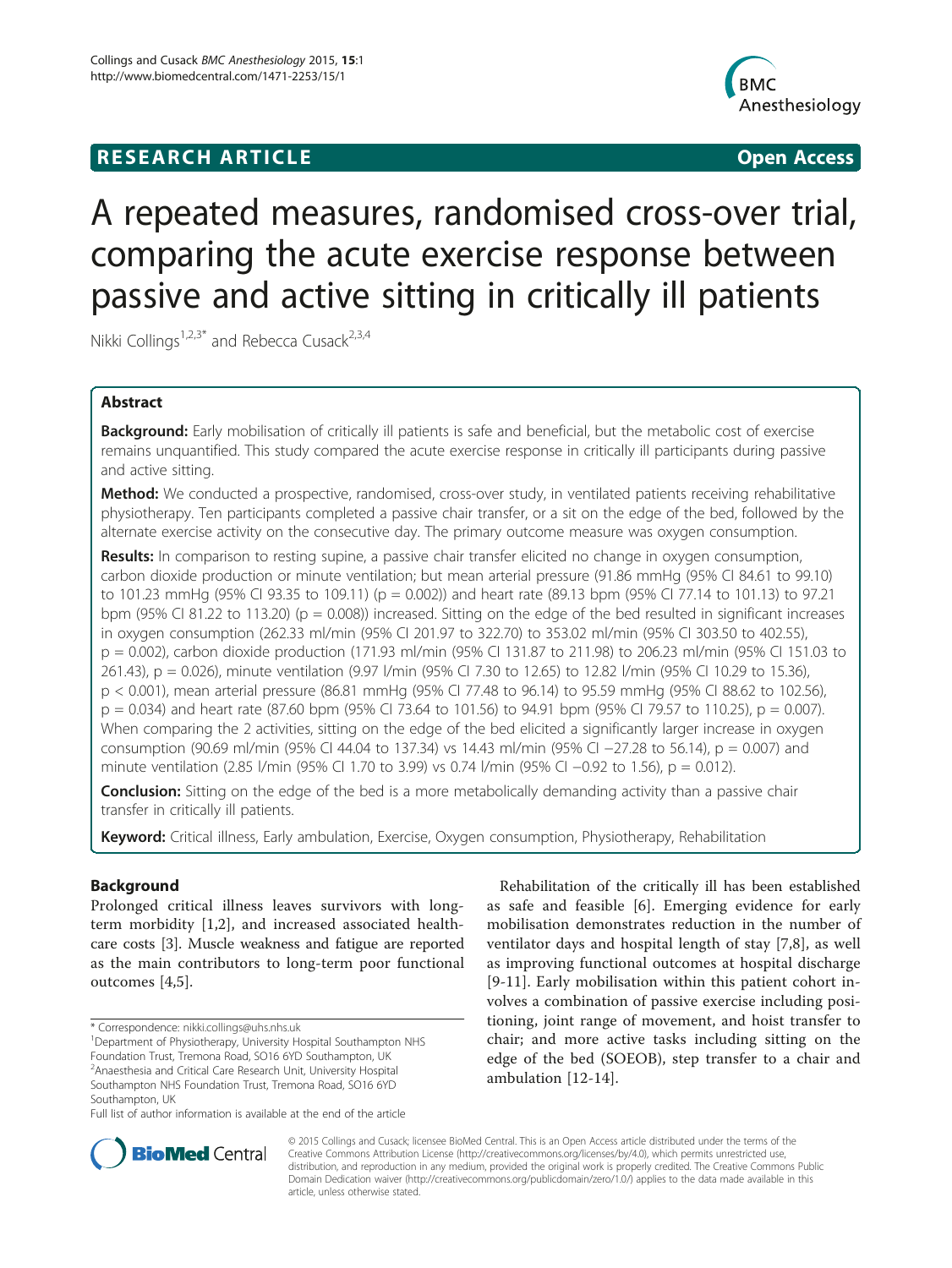The acute response to exercise in the critically ill is often quantified by measuring changes in haemodynamic and respiratory parameters [\[13,15,16\]](#page-7-0). There is little evidence examining the metabolic cost of exercise in the early phase post critical illness. There has been no study directly comparing passive and active mobilisation in this population.

The aim of this study was to quantify and compare the acute physiological response of critically ill patients during a passive chair transfer (PCT), or a SOEOB. Primary outcome measures included oxygen consumption  $(VO<sub>2</sub>)$ and carbon dioxide production  $(VCO<sub>2</sub>)$  before, during and after the exercise activity. Secondary outcome measures included minute ventilation (MV), mean arterial pressure (MAP) and heart rate (HR).

# Methods

Ethical approval was granted by the Sheffield Hallam University Ethics Committee and the South Central Strategic Health Authority Ethics Committee. Written consent was obtained from all participants and where the patient was unable to provide this, witnessed verbal consent was obtained. No proxy caregivers were used to provide consent on behalf of the patients.

This study was a prospective, repeated measures crossover design, conducted in a 22-bed general intensive care unit in Southampton, United Kingdom. Patients were included if they were intubated and ventilated for 4 or more days, able to mobilise 10 metres or more prior to admission, with or without a walking aid and were haemodynamically stable. Haemodynamic stability was defined as a normal electrocardiogram (ECG) and resting HR of less than 50% of age predicted maximal HR as calculated by 220 – age [[17](#page-7-0)], a systolic blood pressure (SBP) between 90 and 170 mmHg [\[9](#page-7-0)], and the absence of inotropes. Data regarding other continuous medications such as vasoactive or sedatives were not recorded. Patients were excluded if they had an pulse oximetry  $(S_pO_2)$  less than 90%, a  $P_aO_2/FiO_2$  ratio less than 18, or required a positive end-expiratory pressure (PEEP) over 10 cm  $H_2O$ ; a body temperature over 38°C, a haemoglobin (Hb) less than 7 g/dL, had a confirmed deep vein thrombosis (DVT) or pulmonary embolism (PE); were unresponsive to voice, or had any neurological, orthopaedic or surgical wound contraindicating mobilisation [\[17](#page-7-0)]. Patients were also required to be assessed as appropriate to begin rehabilitation by the treating physiotherapist. In order to reflect clinical practice, this relied upon individual clinical reasoning of the physiotherapist; there were no specific criteria.

# Interventions

All subjects were randomly allocated to a treatment sequence using a computer-generated random numbers

table [[18\]](#page-7-0). Intervention arm A involved the participant completing a PCT on day 1. This involved transferring the participant to a lateral transfer chair using a pat slide, and then moving them into an upright seating position. On day 2, SOEOB was undertaken; this involved the participant being assisted from lying to upright sitting, supported by the treating physiotherapist, before being returned to lying on the bed. In intervention arm B, SOEOB was performed on day 1, with a PCT on day 2. The washout period between the 2 interventions was a minimum of 12 hours, but could extend up to 48 hours if the participant's condition was unstable and rehabilitation on the consecutive day was clinically not appropriate. The treating physiotherapist assisted the participant with the allocated exercise activity, while being observed by the researcher.

# Outcome measures

The primary outcome measures were  $VO<sub>2</sub>$  and  $VCO<sub>2</sub>$  as measured by the CCOX module via the Engström Elvira ventilator (EVV). The paramagnetic  $O_2$  sensor and the infrared  $CO<sub>2</sub>$  sensor measure the breath-by-breath inspired and expired fractions of the respective gases. The flow and volume generated by each breath is simultaneously measured by the D-lite flow sensor [\[19](#page-7-0)]. Secondary outcome measures included MV calculated by multiplying respiratory rate (RR) and tidal volume (TV) as recorded by the EVV, mean arterial pressure (MAP) measured via the arterial line, if present, or a non-invasive BP cuff, and HR as recorded by ECG trace.

Data for each of the 5 parameters were collected throughout 4 time periods; baseline, preparation, activity and recovery phases. Patients were left undisturbed in bed for 20 minutes prior to the commencement of data collection. Baseline measurements involved recording 3 sets of parameters at 5-minute intervals over a 10-minute period prior to any activity occurring. The preparation period consisted of minute-by-minute readings of parameters while the patient was prepared for the activity, often involving rolling of the patient; this period was variable in length, but lasted a maximum of 10 minutes. The activity phase began when the patient achieved the upright sitting position, whether completing PCT or SOEOB, and parameters were recorded minute-by-minute for 10 minutes. After completion of the activity, the patient rested for 20 minutes. Following this time, 3 sets of parameters were recorded at 5-minute intervals over a 10-minute period, called the recovery phase.

## Statistical analysis

A sample size of 10 participants was required to provide a power of 80%, at a significance level of 0.05, to detect a mean difference in  $VO<sub>2</sub>$  of 115 ml/min and a standard deviation (SD) of 78 ml/min [[20](#page-7-0)]. Patients were identified by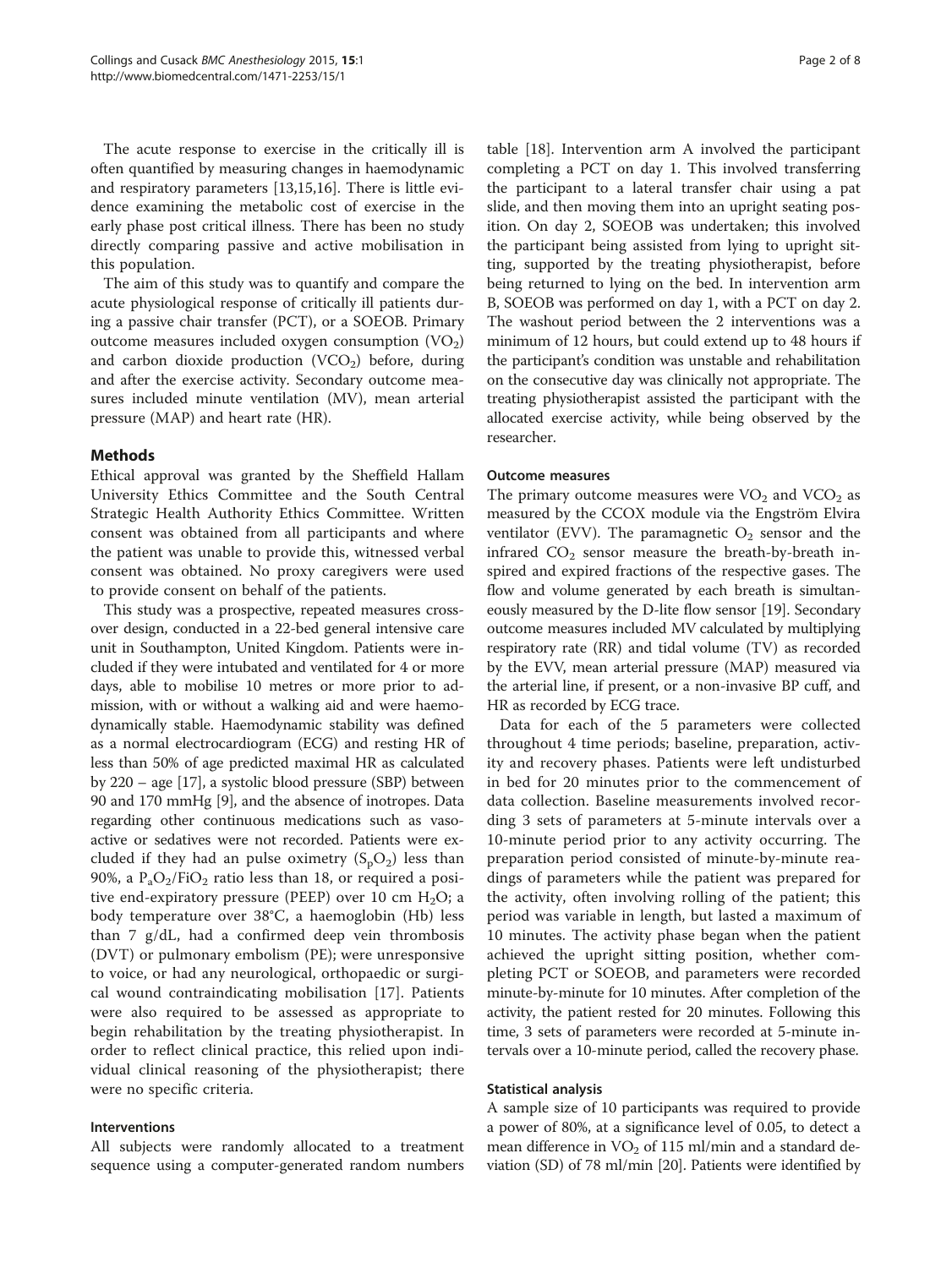the treating physiotherapist for potential suitability for the study; those meeting the inclusion criteria and able to provide consent were entered into the study and randomised.

All statistical analyses were performed using SPSS for Windows (version 17.0, SPSS, Chicago, IL, USA). Descriptive statistics included means and 95% confidence intervals for continuous measures and counts and percentages for categorical measures. All statistical tests were twosided and significance was determined at the 0.05 probability level. The Shapiro-Wilk test assessed normality of the data sets. Normally distributed data were analysed using a paired t-test; where data was not normally distributed, a Wilcoxon matched pairs test was used for analysis.

Data collected during preparation, activity and recovery phases were compared to that at baseline, for each condition of PCT and SOEOB. Change scores between baseline and activity phases were then compared between conditions of PCT and SOEOB.

# Results

In the current study, a convenience sample of 16 patients was assessed for eligibility between over an 18 month period ending in March 2013. Five did not meet the inclusion criteria, thus 11 patients were randomised; 5 into group A and 6 into group B. One participant in group B was withdrawn from the study as no primary outcome data were collected due to equipment error during SOEOB on day 1, and human error during PCT on day 2 (see Figure 1).

Demographic data are shown in Table [1.](#page-3-0) All patients were ventilated via an assist-mode and had a PEEP of  $5cmH<sub>2</sub>O$ . Patients randomised to study arm B were intubated, on average, for 7 (95% CI 1.21 to 12.79) more days at the point of recruitment, with a lower  $P_aO_2/FiO_2$ ratio: 29.7 (95% CI 19.61 to 39.79) in study arm B, versus 33.2 (95% CI 31.34 to 35.06) in study arm A; and higher resting VO<sub>2</sub>: 281.8 (95% CI 192.66 to 370.94) ml/min in group B, versus 250.8 (95% CI 238.97 to 262.63) ml/min in group A. Group B also had higher APACHE II scores at 20.6 (95% CI 15.04 to 26.16) vs 16.8 (95% CI 12.86 to 20.74) in group A.

 $VO<sub>2</sub>$  and  $VCO<sub>2</sub>$  increased during both PCT and SOEOB (see Figures [2](#page-3-0) and [3\)](#page-4-0). During PCT,  $VO<sub>2</sub>$  and  $VCO<sub>2</sub>$  were not significantly different, increasing from 270.27 ml/min (95% CI 224.78 to 315.75) to 284.69 ml/min (95% CI 241.32 to 328.06), p = 0.454, and 166.80 ml/min (95% CI

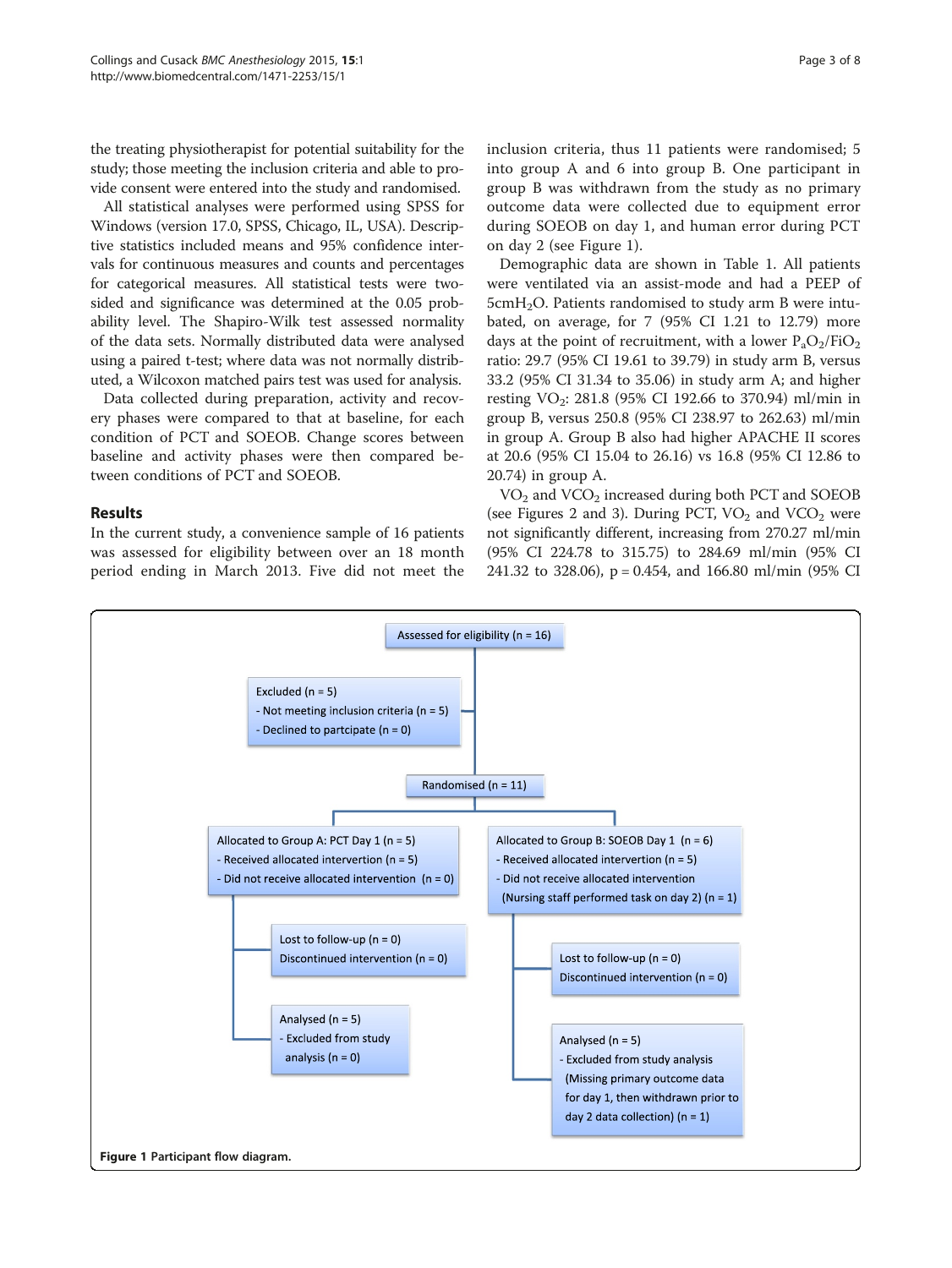<span id="page-3-0"></span>

|  |  | Table 1 Participant demographic baseline data |  |  |
|--|--|-----------------------------------------------|--|--|
|--|--|-----------------------------------------------|--|--|

| Parameter                                                                      | Study arm A $(n=5)$              | Study arm B $(n = 5)$    |
|--------------------------------------------------------------------------------|----------------------------------|--------------------------|
| Diagnosis (no. and %)                                                          |                                  |                          |
| <b>COPD</b>                                                                    | 0                                | 1(20%)                   |
| Gastrectomy                                                                    | $\circ$                          | 1(20%)                   |
| Pancreatitis                                                                   | 1(20%)                           | 2(40%)                   |
| Polytrauma                                                                     | 1(20%)                           | 0                        |
| Pneumonia                                                                      | 2(40%)                           | 1(20%)                   |
| <b>Tonsillitis</b>                                                             | 1(20%)                           | $\Omega$                 |
| APACHE II scores (mean (95% confidence interval))                              | 16.8 (15.04 to 26.16)            | 20.6 (12.86 to 20.74)    |
| Age in yrs (mean $\pm$ SD) (mean (95% confidence interval))                    | 61.4 (44.68 to 78.12)            | 59.2 (31.43 to 86.97)    |
| Gender – male (no. and %)                                                      | 4 (80%)                          | 2(40%)                   |
| Body mass index (mean $\pm$ SD) (mean (95% confidence interval))               | 23.2 (18.74 to 27.58)            | 25.9 (12.45 to 39.31)    |
| Days intubated at recruitment (mean $\pm$ SD) (mean (95% confidence interval)) | 11.8 $(-4.68 \text{ to } 28.28)$ | 18.8 (5.77 to 31.83)     |
| Baseline $P_aO_2/FiO_2$ ratio (mean (95% confidence interval))                 | 33.2 (31.34 to 35.06)            | 29.7 (19.61 to 39.79)    |
| Baseline VO <sub>2</sub> in ml/min (mean $(95%$ confidence interval))          | 250.8 (238.97 to 262.63)         | 281.8 (192.66 to 370.94) |

134.18 to 199.42) to 174.73 ml/min (95% CI 126.47 to 222.98),  $p = 0.466$ , respectively. Significant changes were seen during SOEOB,  $VO<sub>2</sub>$  increasing from 262.33 ml/min (95% CI 201.97 to 322.70) to 353.02 ml/min (95% CI 303.50 to 402.55),  $p = 0.002$  and  $VCO<sub>2</sub>$  increasing from 171.93 ml/min (95% CI 131.87 to 211.98) to 206.23 ml/min (95% CI 151.03 to 261.43), p = 0.026. During PCT, greater changes in MV were seen between the baseline and preparation phases, (10.65 l/min (95% CI 7.62 to 13.68) to 11.87  $1/min$  (95% CI 9.43 to 14.31), p = 0.141)), than between the baseline and activity phases (11.38 l/min (95% CI 8.76 to 14.00),  $p = 0.076$ ), but none of these changes were statistically significant. During SOEOB, MV rose significantly, from baseline at 9.97 l/min (95% CI 7.30 to 12.65), to the preparation phase at 12.16 l/min (95% CI

9.74 to 14.59) ( $p = 0.009$ ) and baseline to the activity phase at 12.82 l/min (95% CI 10.29 to 15.36) (p < 0.001) (see Figure [4\)](#page-4-0). There were significant increases in MAP from baseline to the activity phases of both PCT, from 91.86 mmHg (95% CI 84.61 to 99.10) to 101.23 mmHg (95% CI 93.35 to 109.11) ( $p = 0.002$ ), and SOEOB, from 86.81 mmHg (95% CI 77.48 to 96.14) to 95.59 mmHg (95% CI 88.62 to 102.56) ( $p = 0.034$ ). HR mirrored this trend, increasing significantly form baseline to the activity phase during PCT, from 89.13 bpm (95% CI 77.14 to 101.13) to 97.21 bpm (95% CI 81.22 to 113.20) (p = 0.008), and during SOEOB, from 87.60 bpm (95% CI 73.64 to 101.56) to 94.91 bpm (95% CI 79.57 to 110.25) (p = 0.007) (see Figures [5](#page-5-0) and [6](#page-5-0)). Under the condition of PCT, HR remained elevated from baseline following the recovery

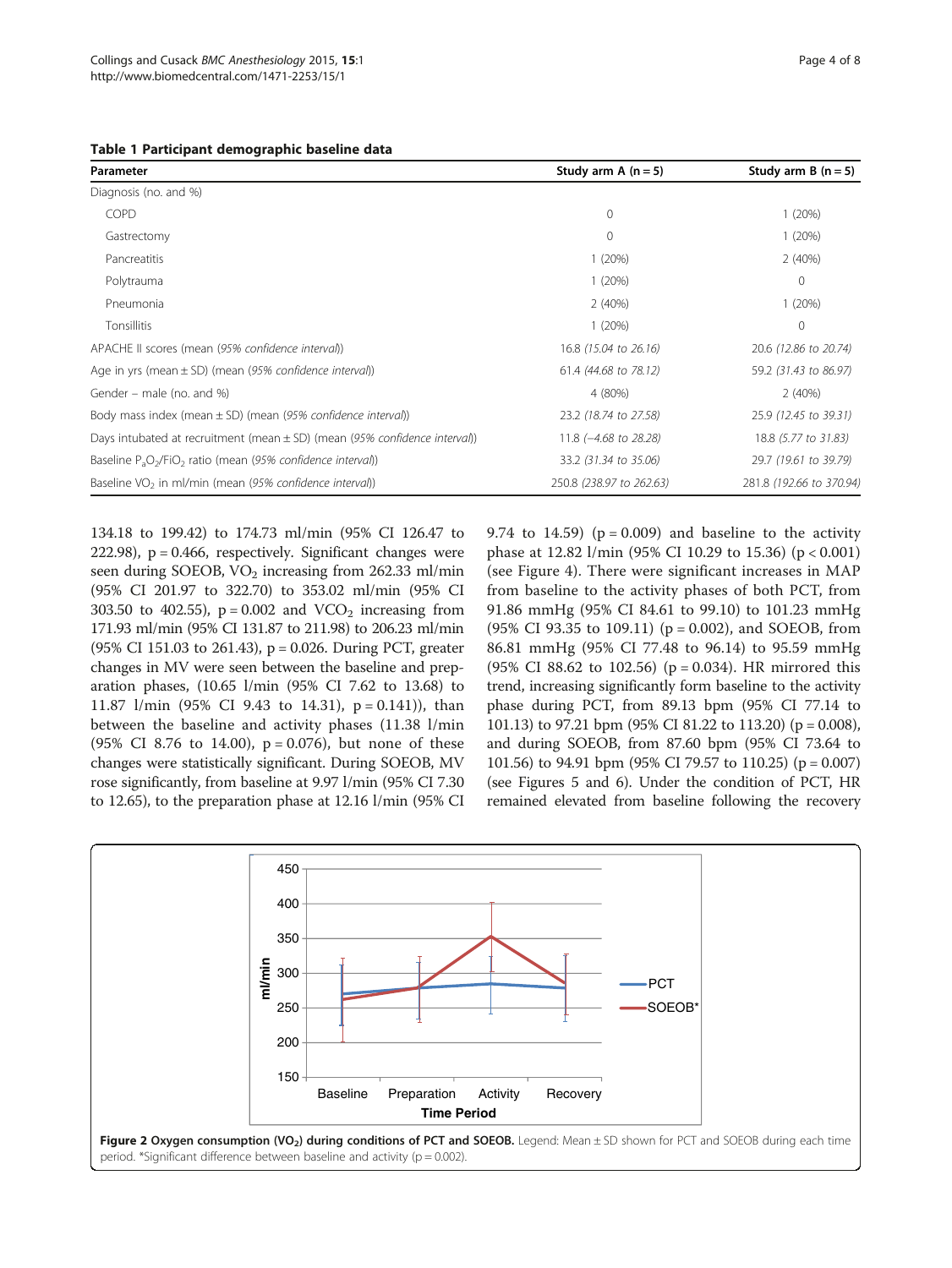<span id="page-4-0"></span>

phase at 94.93 bpm (95% CI 82.89 to 106.98) ( $p = 0.029$ ); this was the only parameter that significantly differed between baseline and the recovery phase.

The average change observed in  $VO<sub>2</sub>$  during PCT was 14.43 (95% CI −27.28 to 56.14) ml/min, and during SOEOB was 90.69 ml/min (95% CI 44.04 to 137.34), demonstrating a statistically significant difference  $(p = 0.007)$ between the 2 activities (see Table [2](#page-6-0)). MV change scores were also significantly different, observed at 0.74 l/min (95% CI −0.92 to 1.56) during PCT and 2.86 l/min (95% CI 1.70 to 3.99) during SOEOB ( $p = 0.012$ ). VCO<sub>2</sub> change scores were not significantly different  $(p = 0.051)$ , but did show a change of 11.05 ml/min (95% CI −14.58 to 36.68) during PCT compared to 34.31 ml/min (95% CI 5.20 to 63.41) during SOEOB. No significant differences were observed in the change scores of MAP or HR when

comparing PCT and SOEOB. MAP showed a change of 9.37 mmHg (95% CI 4.35 to 14.39) during PCT and 8.78 mmHg (95% CI 0.84 to 16.71) during SOEOB (p = 0.575); HR increased by 8.08 bpm (95% CI 2.75 to 13.41) and 7.31 bpm (95% CI 2.59 to 12.03) during PCT and SOEOB respectively ( $p = 0.705$ ).

Two adverse events were observed during the study, both occurred during the activity of SOEOB, one participant desaturated due to condensation collecting in the ventilation tubing, the other experienced an increase in HR beyond the pre-set 80% maximal HR threshold. In both cases the intervention was terminated and the adverse effects stabilised immediately.

 $VCO<sub>2</sub>$  values during activity PCT were missing for one participant due to equipment error. The occurrence of missing data in the other 9 patients was less than 5%,

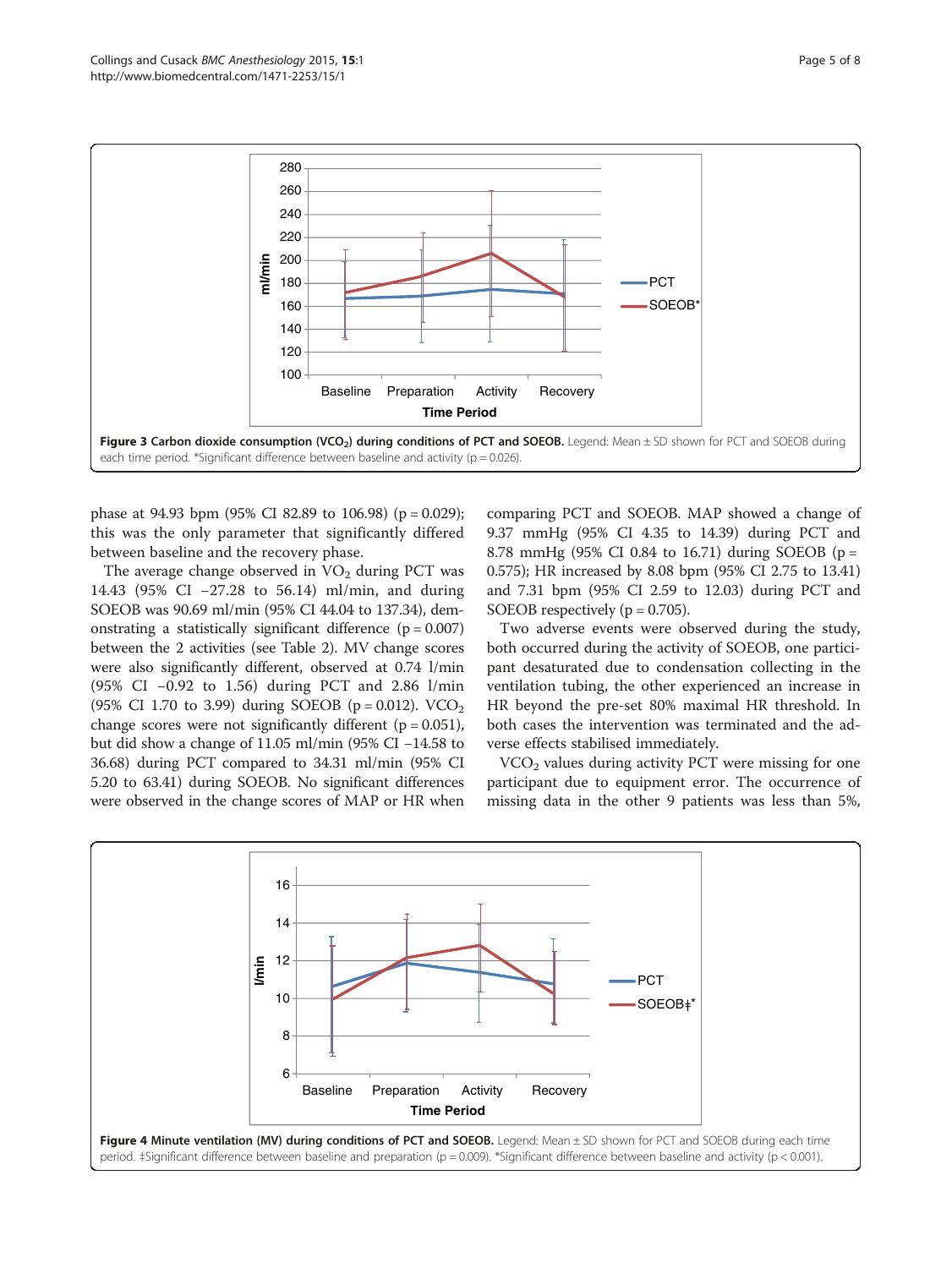<span id="page-5-0"></span>

and in these circumstances the last value was carried forward [[21](#page-7-0)]. The majority of missing data occurred when the participant did not have an arterial line in situ and BP readings were taken non-invasively; for practical reasons, it proved difficult to take readings minute-byminute. The remainder occurred due to equipment error in obtaining values for  $VO<sub>2</sub>$  and  $VCO<sub>2</sub>$ .

# **Discussion**

The main finding of our study was that SOEOB was associated with a significant increase in  $VO<sub>2</sub>$  in comparison to PCT. During SOEOB, significant increases were seen in all parameters measured, before returning to baseline during the recovery phase. PCT elicited a minimal increase in  $VO<sub>2</sub>$ , VCO<sub>2</sub> and MV suggesting a low metabolic demand, but, perhaps interestingly this was associated with a significant increase in MAP and HR, with HR remaining elevated even into the recovery phase.

SOEOB has been shown to elicit a cardiorespiratory response in the critically ill [[16](#page-7-0),[17](#page-7-0)], but few studies have investigated the effects of passive exercise and there has been no previous comparison between active and passive sitting. SOEOB has been more widely investigated in rehabilitation programs demonstrating progressive increases in cardiorespiratory parameters. Zafiropoulos et al. [[16\]](#page-7-0) only found significant increases in MAP between supine to active sitting, however patients were taken off mechanical ventilation before mobilisation, suggesting low

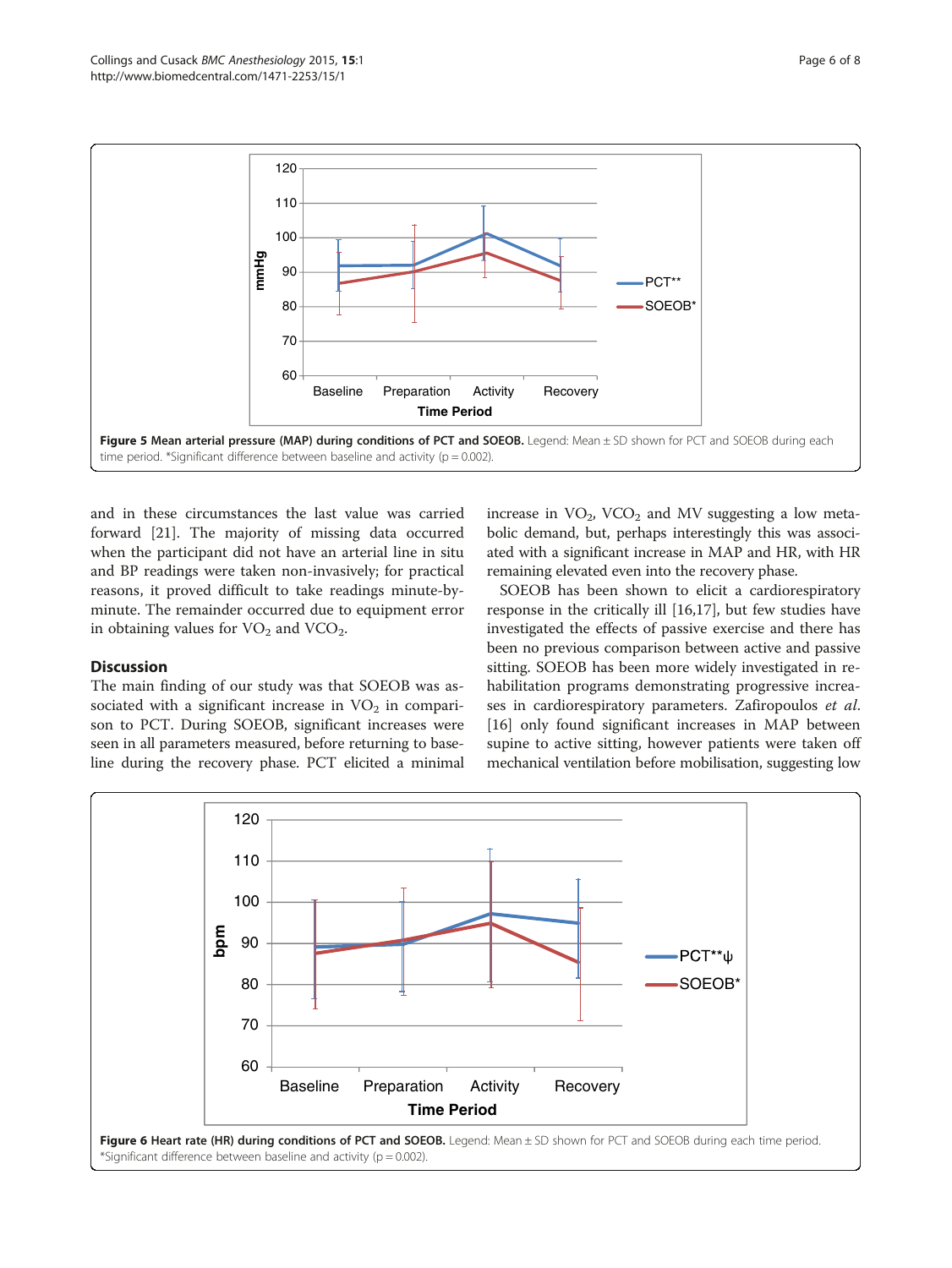| Parameter                 | Baseline to activity change scores |                         | p value      |
|---------------------------|------------------------------------|-------------------------|--------------|
|                           | <b>PCT</b>                         | <b>SOEOB</b>            |              |
| $VO2$ (ml/min)            | 14.43 $(-27.28 \text{ to } 56.14)$ | 90.69 (44.04 to 137.34) | $p = 0.007*$ |
| VCO <sub>2</sub> (ml/min) | $11.05$ ( $-14.58$ to 36.68)       | 34.31 (5.20 to 63.41)   | $p = 0.051$  |
| MV (l/min)                | $0.74$ (-0.92 to 1.56)             | 2.86 (1.70 to 3.99)     | $p = 0.012*$ |
| MAP (mmHg)                | 9.37 (4.35 to 14.39)               | 8.78 (0.84 to 16.71)    | $p = 0.575$  |
| R (bpm)                   | 8.08 (2.75 to 13.41)               | 7.31 (2.59 to 12.03)    | $p = 0.705$  |

<span id="page-6-0"></span>Table 2 Baseline to activity change scores presented as mean  $\pm$  SD

\*Indicates p value < 0.05.

dependency within the patient sample investigated. Stiller et al. [[17\]](#page-7-0) studied a more dependent patient sample, finding significant increases in HR and BP during SOEOB; however they did not measure metabolic or respiratory parameters. In the current study, the increase in  $VO<sub>2</sub>$  and VCO2 observed during SOEOB, may be explained by greater muscle activity during this task with subsequent increase in energy requirements.

PCT did not elicit any significant changes in respiratory parameters in comparison to resting supine, results that concur with those found in a recent similar study [[14\]](#page-7-0). This study also reported a significant increase in HR beyond activity completion. The authors concluded that the changes were of minor clinical significance as, similarly to this study, any increases were of the magnitude less than 10%. Our results suggest no increase in metabolic demand with PCT; perhaps the observed cardiovascular changes relate to an orthostatic response to upright positioning, a hypothesis which may warrant further investigation.

Despite a growing interest in rehabilitation of the critically ill patient [[22\]](#page-7-0), there remains limited data describing the metabolic cost of exercise within the critically ill; with few studies reporting  $VO<sub>2</sub>$  as a measure of exercise response. The protocol used in this study, was previously used to investigate the impact of chest physiotherapy on  $VO<sub>2</sub>$  [[23](#page-7-0)]; the authors describe transient increases in VO2 during tasks requiring increased muscular activity such as turning and coughing. Jones and Dean [\[24](#page-7-0)] also found that positions with a reduced base of support, and subsequent increase in postural muscle activity were associated with a higher  $VO<sub>2</sub>$ . The authors suggest that  $VO<sub>2</sub>$  reflects the metabolic response to physiological stress and measurement of  $VO<sub>2</sub>$  during rehabilitation may allow physiotherapists to quantify the increased muscular oxygen demand. This may help identify patients' ability to tolerate exercise and help direct prescribed activity.

In our study, the protocol was interrupted once for desaturation to 88% and once for tachycardia beyond the 80% maximal HR threshold. These instances may reflect the limited reserve of the individual patients; however, both were resolved without any detriment to the patients

concerned. In a systematic review of early mobilisation in intensive care, desaturation is the most commonly reported event; serious adverse events are rare [\[25](#page-7-0)]. Stiller *et al.* [\[17\]](#page-7-0) surmised that a reduction in  $SpO<sub>2</sub>$  indicates that patients do not have the cardiorespiratory reserve to meet the additional demands of exercise. In an earlier review, the same authors conclude the potential benefits mean rehabilitation even in the presence of marginal cardiorespiratory reserve is important, but recommend monitoring and re-assessment during rehabilitation sessions [[15\]](#page-7-0).

This study has several limitations. The primary outcome measure of  $VO<sub>2</sub>$  was determined by indirect calorimetry which is very sensitive to movement and change in breathing pattern, both of which occur during exercise [\[26](#page-7-0)]. However, this study was pragmatic in nature and as these measurements are easily accessible in clinical practice,  $VO<sub>2</sub>$  was deemed an appropriate outcome measure. The cross-over design reduces the impact of differences seen in the baseline characteristics, but we recognise the sample size was small and equipment failure did mean some data was missing, which may affect the validity of the results.

Exercise prescription in the critically ill is complex, partly due to the unstable nature of these patients, and also due to the lack of standardised outcome measures to assess the effect of interventions provided [[27](#page-7-0)]. We have demonstrated the metabolic demands of early exercise activities commonly used in critical care physiotherapy practice; the same method could now be employed to evaluate further progressive exercise activities, informing exercise prescription in this setting. Severity or chronicity of critical illness was not taken into account, and may have had a real impact on the elicited exercise response. Further work is required examining the differences in the exercise response between acute and chronic critical illness and to evaluate any impact on the rehabilitation prescription in these different patient populations.

# **Conclusions**

We conclude that SOEOB is a more metabolically demanding activity than a PCT in stable, mechanically ventilated, critically ill patients. This likely reflects the increased demand of the muscles in order to maintain